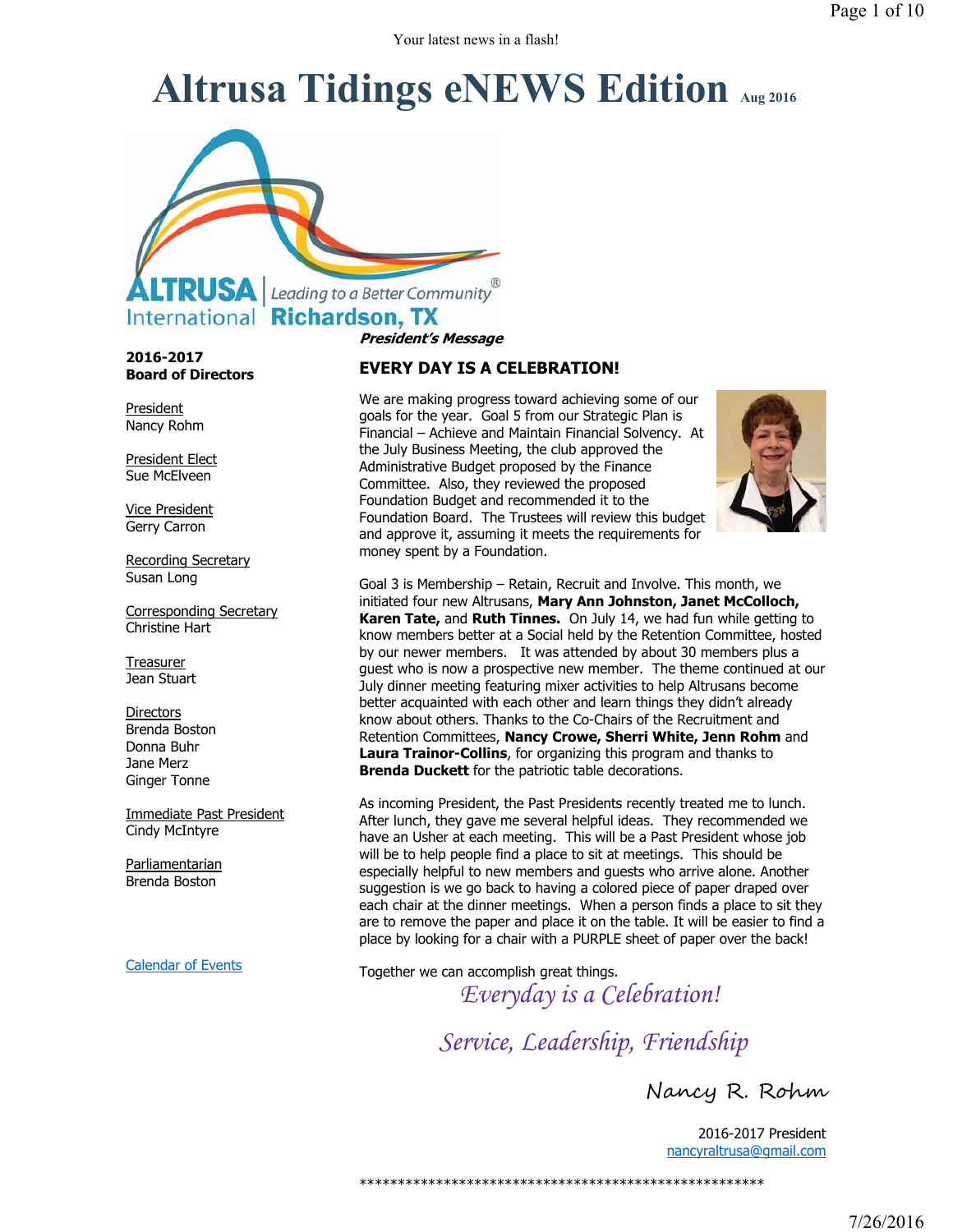#### A Friendship note from Altrusa, Ocala, Florida



# **A VERY KIND GESTURE**

On July 21, 2016, Altrusa Richardson received a very kind card by mail from Altrusa International of Ocala, FL, Inc. It read:

"Even though peacefulness and tranquility were shattered in Dallas last week, Altrusa bonds of friendship remain unscathed. George Eliot said, "Friendship is so precious, it cannot be bought with fold. Yet friendship everywhere abounds for loving hearts to hold." Sending you and your community Altrusa love and hugs at this difficult time."

#### \*\*\*\*\*\*\*\*\*\*\*\*\*\*\*\*\*\*\*\*\*\*\*\*\*\*\*\*\*\*\*\*\*\*\*\*\*\*\*\*\*\*\*\*\*\*\*\*\*\*\*\*\*

# **Welcome to our Newest Members**



On July 7, 2016, our newest members (pictured l-r) **Karen Tate, Ruth Tinnes, Mary ann Johnston** and **Janet McColloch** were initiated.

\*\*\*\*\*\*\*\*\*\*\*\*\*\*\*\*\*\*\*\*\*\*\*\*\*\*\*\*\*\*\*\*\*\*\*\*\*\*\*\*\*\*\*\*\*\*\*\*\*\*\*\*\*

Dinner Meeting Preview: August 18, 2016

# **Supporting our Community with the Arts by Jerry Cornelius**

by Nancy Rohm, Program Committee



Join us for the August 18, 2016 Dinner program when we will learn more about:

**Busy Fingers Art Festivals®** which strives to create the best art show experience, while providing a proven fund-raising program for the elementary age school art programs. This special event creates a life-long memory for both the young artist and parents; and **Life Expressions® ~ Photographs and Memories**, a unique program showcasing framed photographs shared by the residents within their Senior communities.

Don't miss learning about these two exciting programs being done by our own, Jerry & Barbara Cornelius.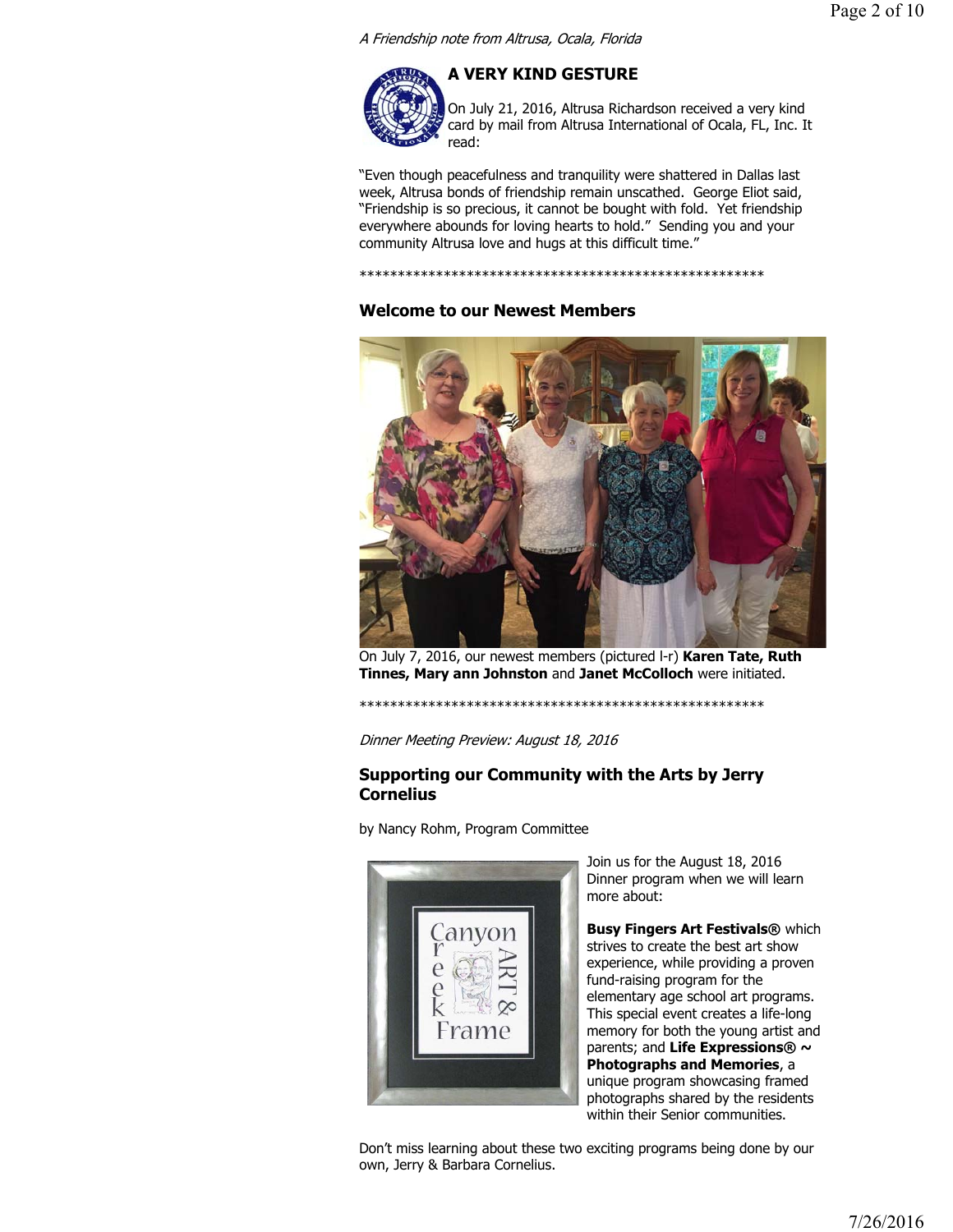#### \*\*\*\*\*\*\*\*\*\*\*\*\*\*\*\*\*\*\*\*\*\*\*\*\*\*\*\*\*\*\*\*\*\*\*\*\*\*\*\*\*\*\*\*\*\*\*\*\*\*\*\*\*

Dinner Meeting Preview: September 15 , 2016

# **Suzy Humphreys – Laugh Yourself to Happy**

by Nancy Rohm, Program Committee



Professional motivational and inspirational humorist **Suzie Humphreys** will present the program at our September 15, 2016 Dinner Meeting. Richardson Altrusans are encouraged to make reservations early for themselves and their guests. If space in Founders Hall allows, we want to invite other nearby Altrusa Club Members to attend. We asked Suzie to bring her books and CD's to sign and sell. The title of Suzie's new

book is Laugh Yourself to Happy.

#### Register NOW to attend!

\*\*\*\*\*\*\*\*\*\*\*\*\*\*\*\*\*\*\*\*\*\*\*\*\*\*\*\*\*\*\*\*\*\*\*\*\*\*\*\*\*\*\*\*\*\*\*\*\*\*\*\*\*

Membership Retention Committee Update

# **AWCLS: Altrusa Wine and Chocolate Literary Society (Book Club)**

Christine Hart, Membership Retention Committee Member



The fourth Monday of the month is a highlight each month when book club meets at Friend's Place. This past month Janice Campbell led a lively discussion on the book The Secret Chord. It was a wonderful evening with great conversation, friendships made and deepened, good food and drink.

August is always a special month because we read

the **Richardson Reads One Book** which is Spare Parts this year. August 22, 2016 at 6 pm, Mary Beth McLemore will lead our discussion. The author, Joshua Davis will be speaking on September 20th at Richardson High School. This is always a fun evening with many book clubs and book lovers coming together sharing common interests.



All are welcome at book club- AWCLS. Altrusa Wine and Chocolate Literary Society. If you have any questions, please contact Christine Hart at christinehart1000@gmail.com.

Register NOW to attend!

\*\*\*\*\*\*\*\*\*\*\*\*\*\*\*\*\*\*\*\*\*\*\*\*\*\*\*\*\*\*\*\*\*\*\*\*\*\*\*\*\*\*\*\*\*\*\*\*\*\*\*\*\*

Membership Retention Committee Update

# **SAVE THE DATE!**

# **Retention Committee Annual Book Swap**

Laura Trainor-Collins, Membership Retention Co-Chair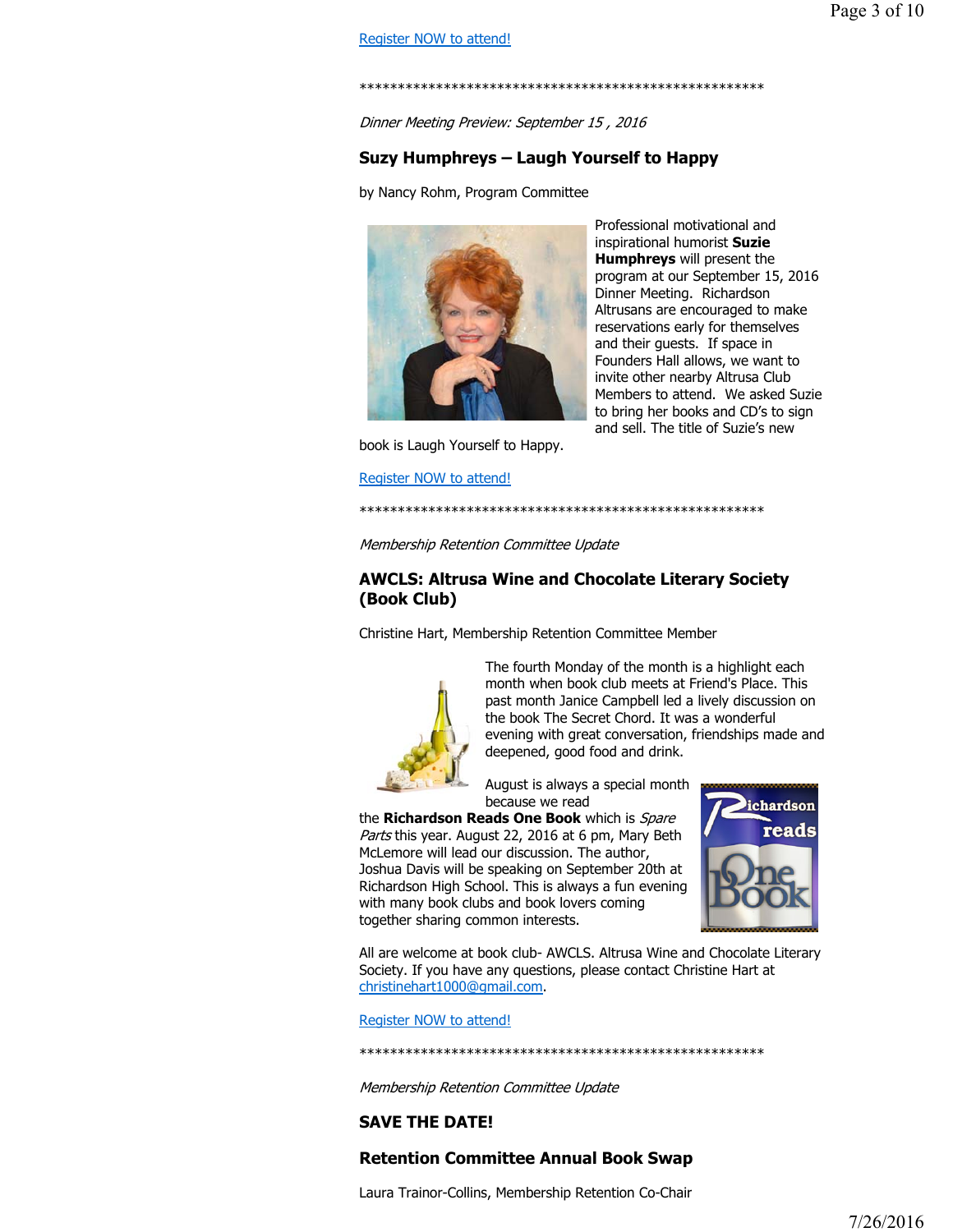

Our wonderful Pam Johnson has agreed to host the Annual Book Swap party at her home on Saturday, September 10, 2016 from 5 to 7 pm. Hot dogs, buns and condiments will be provided and members are asked to bring side dishes and drinks. We will have a sign up for food items and attendance on the website after the Retentions Committee meeting on August 4th. Please bring your books to swap with each other and any extra books will be used in club service

projects. Feel free to bring a guest, spouse, potential member, etc. to this fun event.

#### Register NOW to attend!

\*\*\*\*\*\*\*\*\*\*\*\*\*\*\*\*\*\*\*\*\*\*\*\*\*\*\*\*\*\*\*\*\*\*\*\*\*\*\*\*\*\*\*\*\*\*\*\*\*\*\*\*\* International Relations Committee Update

# **Altrusa Continues Donations to Fisher House**

Jane Tucker, International Relations Past-Chair (2015-2016)

On Tuesday, June 7th, 2016 the International Relations Committee delivered its second group of ten floral centerpieces to Fisher House. These arrangements were designed and assembled by Courtenay Tanner with a patriotic theme, perfect for the 4th of July. Also donated were Bath and Body gift sets which the Fisher House gives to guests who have a birthday during their stay or are just in need of a little surprise to lift their spirits.

The Fisher House has been a part of



the VA North Texas Health Care System since 2007. Its purpose is to show support to military families through providing high quality temporary lodging to families of veterans who are undergoing inpatient or extensive outpatient treatment at the VA Health Center. As part of providing a warm and compassionate environment for family members our Altrusa club was asked by Lydia Gray-Henderson, Fisher House Manager, to provide seasonal table centerpieces for their formal dining room. This helps enhance the "home away from home" atmosphere they strive to provide their guest. Two more groups of centerpieces are already being planned, one for fall and one for Christmas. Altrusa hopes our contribution makes families feel comfortable and remembered.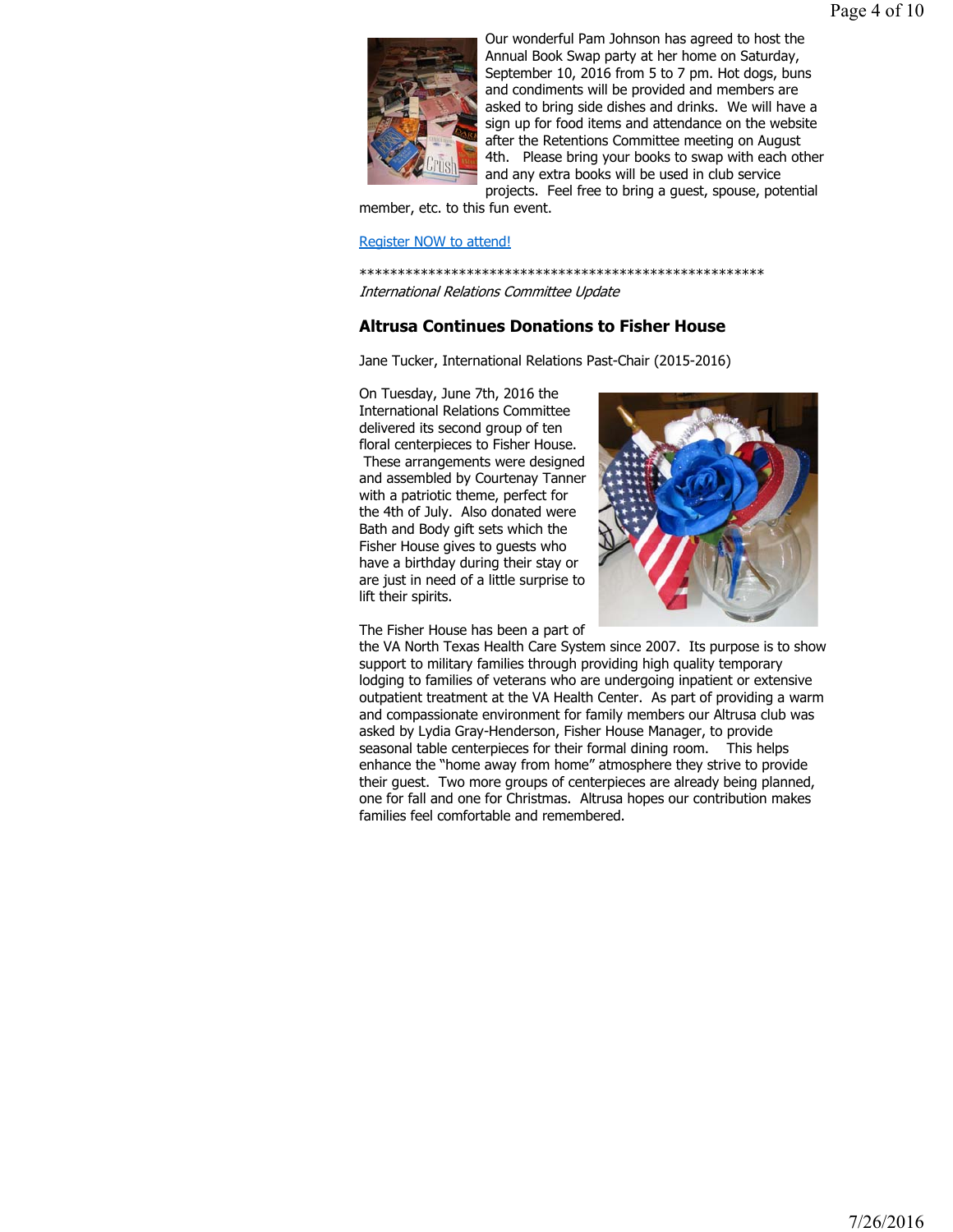

Pictured accepting our donation are Lydia Gray-Henderson, Fisher House Manager and a 2015 OWT award winner in the government category, and Eric Szczepkowski, Program Support Assistant.

#### \*\*\*\*\*\*\*\*\*\*\*\*\*\*\*\*\*\*\*\*\*\*\*\*\*\*\*\*\*\*\*\*\*\*\*\*\*\*\*\*\*\*\*\*\*\*\*\*\*\*\*\*\*

Grants Committee Update

### **Now Accepting Grant Applications**

Janet Vance, Grants Committee Chair



We are currently accepting applications for grants to area nonprofits to fund special projects benefiting the community. Grant awards typically range from \$250 to \$1500. Applications are available on the club's web site at

www.altrusarichardson.com. ; The

deadline for submission is August 31, 2016. Decisions on funding will be made in the fall with all applicants receiving notification of results prior to October 31, 2016.

For more information click here - Grants

For more information about the grant submission process, please contact Janet Vance at janetlyance@gmail.com.

\*\*\*\*\*\*\*\*\*\*\*\*\*\*\*\*\*\*\*\*\*\*\*\*\*\*\*\*\*\*\*\*\*\*\*\*\*\*\*\*\*\*\*\*\*\*\*\*\*\*\*\*\*

United Nations Celebration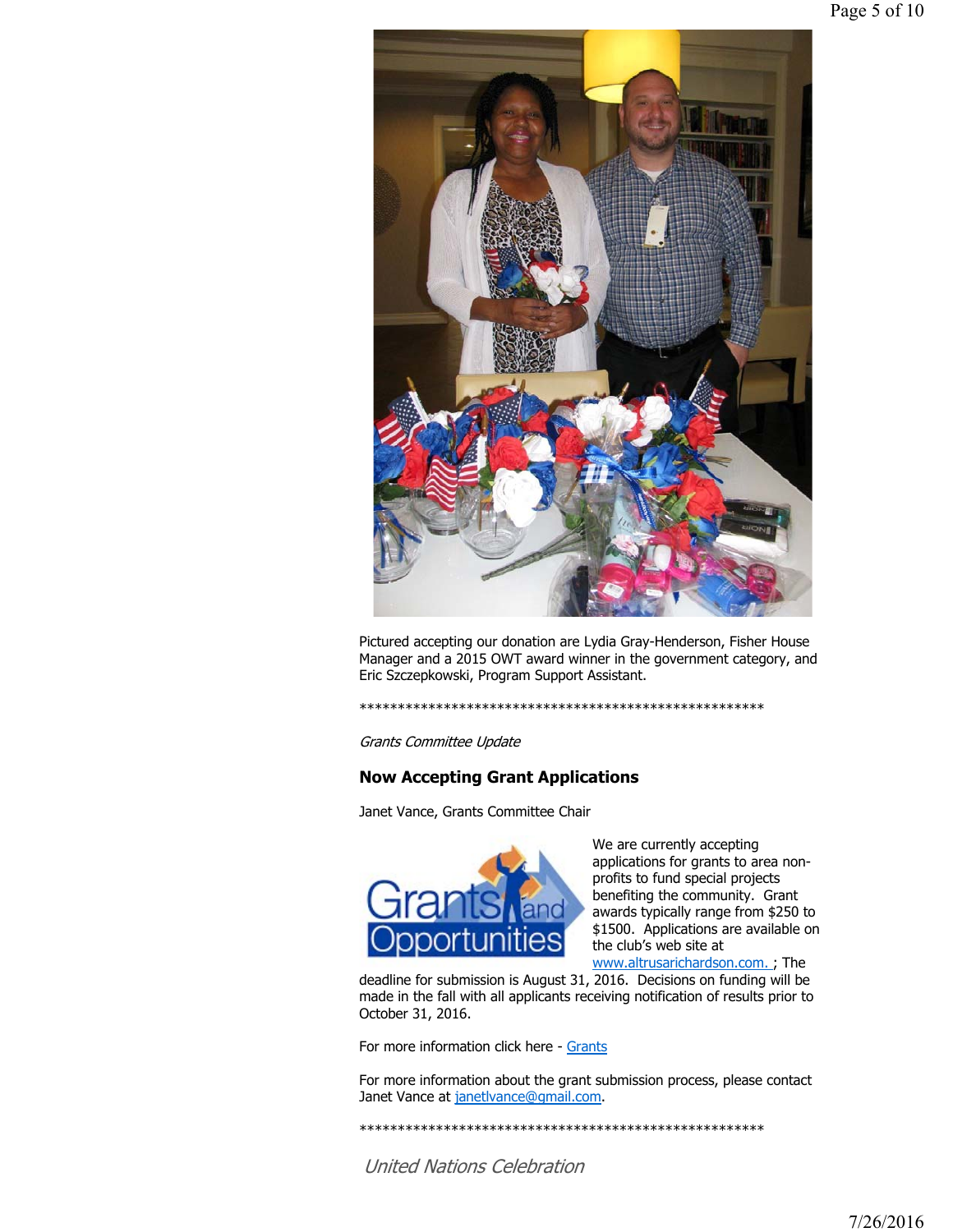# International Youth Day, **August 12**



The theme of the 2016 International Youth Day (IYD) is "The Road to 2030: Eradicating Poverty and Achieving Sustainable Production and Consumption". The annual celebration was adopted by the United Nations. It was first celebrated on August 12, 2000. The UN uses celebrations like this to draw public awareness to problems surrounding a particular global demographic. IYD focuses on the youth, their issues and their contributions. It focuses on the rights of young people to

have full access to education, adequate healthcare, employment opportunities, financial services and full participation in public life. Along with ensuring their rights, an equally important goal of IYD is to shape the youth not just as a force for positive social change but also a source of innovation, creativity, energy and foresight

# **Past Presidents Luncheon**

Past Club Presidents met on July 9 for a luncheon to honor President Nancy Rohm. They offered support and shared words of wisdom.

\*\*\*\*\*\*\*\*\*\*\*\*\*\*\*\*\*\*\*\*\*\*\*\*\*\*\*\*\*\*\*\*\*\*\*\*\*\*\*\*\*\*\*\*\*\*\*\*\*\*\*\*\*



Pictured: (Seated l-r) Mary Osentowski, Nancy Rohm, Cindy McIntyre, Jo Leeper, (Standing l-r) Pam Johnson, Gloria Sandoval, Mary Beth McLemore, Cindy Murray, and Bonnie Perry.

\*\*\*\*\*\*\*\*\*\*\*\*\*\*\*\*\*\*\*\*\*\*\*\*\*\*\*\*\*\*\*\*\*\*\*\*\*\*\*\*\*\*\*\*\*\*\*\*\*\*\*\*\*



# **Spotlight on Altrusans**

**Cindy Murray** and **Sharon Nash** interviewed each other for the July 7th Meeting SPOTLIGHT

**Cindy Murray**'s five fantasy dinner guests would be Golda Meier, Margaret Thatcher, Susan B Anthony, Betty Ford and Laura Bush. Her favorite musician is Celine Dion. Her favorite Altrusa memory was at the Puerto Rico Convention in 2004. She hiked in the rain forest, walked the beaches and stayed the last night at El Convento (a former convent) in San Juan. She is currently reading The Rainbow Comes and Goes: A Mother and Son on Life, Love and Loss by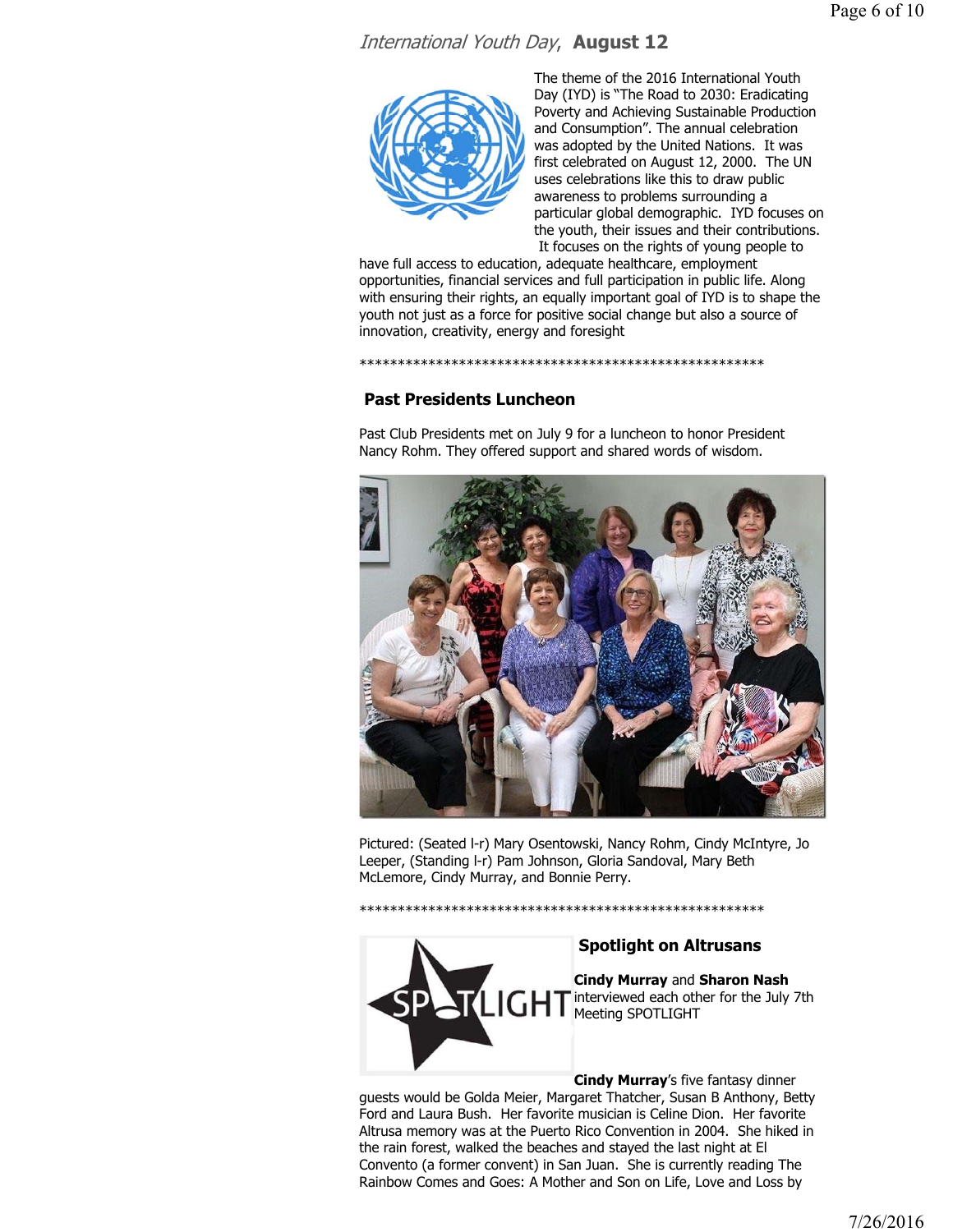Gloria Vanderbilt and Anderson Cooper. Cindy is inspired by her loving, patient and generous Mother and her favorite words to live by are "Life is too short to sweat the little things".

**Sharon Nash** became an Altrusan to meet people and make a contribution to the community. She has just finished reading Spare Parts and currently reading Shifting Gears about retirement. Sharon retired on June 30, 2016. Her favorite vacation spot is the beach and she would like to travel to Alaska, the Canadian Rockies, Yosemite, Europe, Caribbean, Australia, Africa and Asia. Basically would like to be a world traveler. She would like to get reacquainted with watercolor painting and pottery and photography. Sharon was inspired by her paternal grandmother. She was small in stature but taught Sharon many things: to crochet, to love flower gardening and stars on a quiet summer night and poetry.

\*\*\*\*\*\*\*\*\*\*\*\*\*\*\*\*\*\*\*\*\*\*\*\*\*\*\*\*\*\*\*\*\*\*\*\*\*\*\*\*\*\*\*\*\*\*\*\*\*\*\*\*\*



# **Spotlight on Altrusans**

**Betty Bruce** and **Janet Vance** interviewed each other for the July 21st Meeting SPOTLIGHT

**Betty Bruce** is an interior designer who spent most of her career designing corporate projects and high end condos. Today she keeps busy doing smaller residential projects that allow her to spend more time with her four grandchildren and volunteer activities. She is also a founding member of Saint Joseph's Catholic Church where she is part of the Eucharistic ministry. Betty devoured Nancy Drew mysteries as a child. She favors classical music and light jazz. Her favorite vacation spot is Santa Fe and skiing anywhere in the West. Betty became an Altrusan for more opportunities to serve the community and for the camaraderie that she admires about the club. She looks forward to making Altrusa memories.

**Janet Vance** and Betty Bruce met following the infamous New Member Moustache Happy Hour. Both would like to have their families as guests of their fantasy dinner along with their deceased parents and siblings. It would be a dream come true for them to have such an evening. Janet's favorite book is Old Fashion Girl. Janet is a librarian and involved in Richardson Reads and the Literacy board. One of Janet's favorite Altrusa memories was her time interviewing graduating high school seniors for the Altrusa college scholarships. A couple of her favorite places include Asheville, North Carolina and Big Bend. Janet has two grown children, a son who is completing his PhD work at Notre Dame and a daughter who is a financial planner.

\*\*\*\*\*\*\*\*\*\*\*\*\*\*\*\*\*\*\*\*\*\*\*\*\*\*\*\*\*\*\*\*\*\*\*\*\*\*\*\*\*\*\*\*\*\*\*\*\*\*\*\*\*

Membership Retention Committee Follow-up

# **Mustache Party was a huge success!**

Laura Trainor-Collins, Membership Retention Co-Chair



What do you get when 30 Altrusans show up for the New Member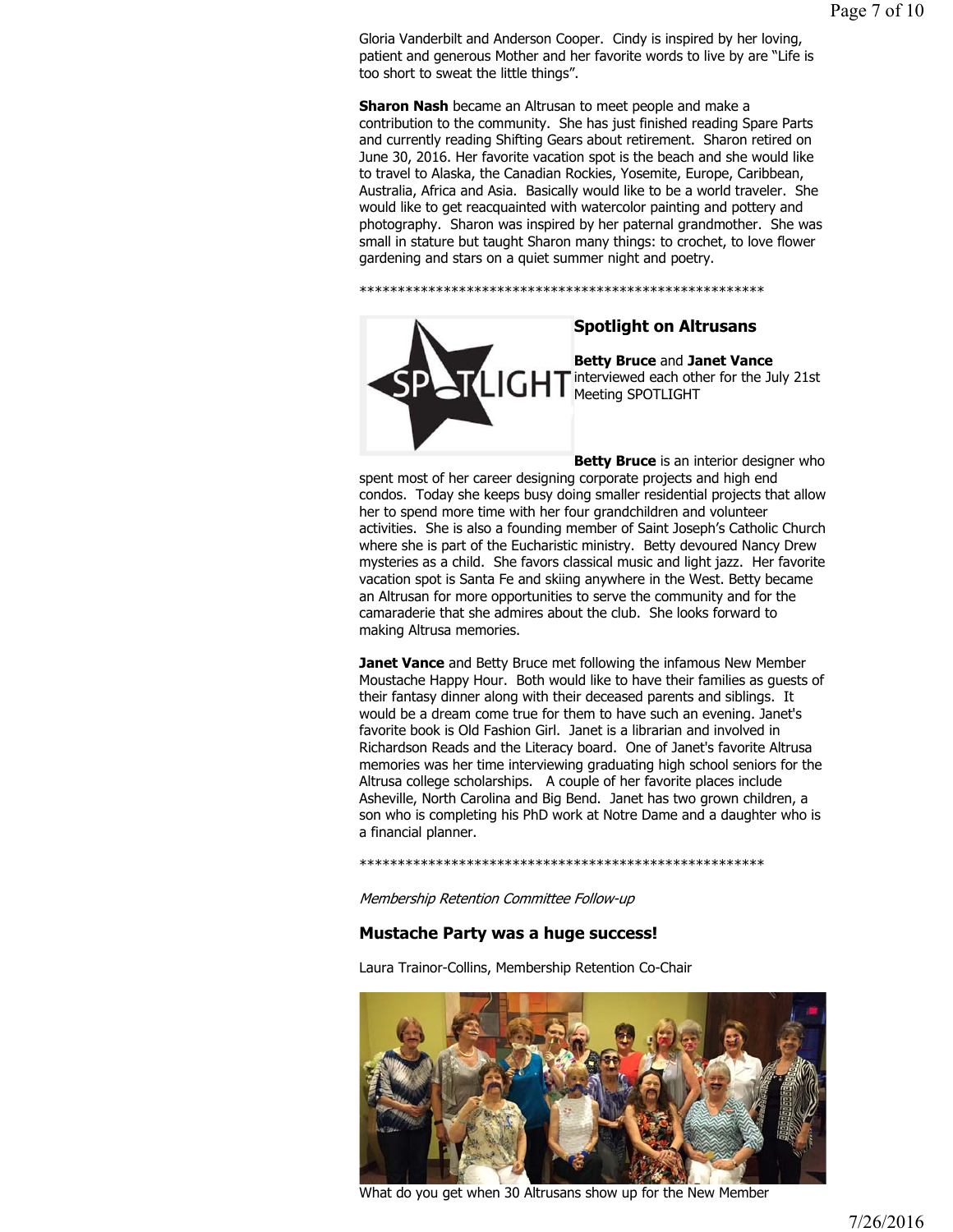Mustache Happy Hour? You get a whole lot of fun, a bunch of margaritas, a mustache parade and some great pictures. Thanks to Ginger Tonne for the Senor Chachote connection. Congrats to **Betty Bruce** (pictured below) for winning the favorite mustache award, a lovely bottle of Sangria. Thanks to all those attending for making our first Retention event of the year such a great success. Keep checking the club calendar for future Retention events.



\*\*\*\*\*\*\*\*\*\*\*\*\*\*\*\*\*\*\*\*\*\*\*\*\*\*\*\*\*\*\*\*\*\*\*\*\*\*\*\*\*\*\*\*\*\*\*\*\*\*\*\*\*

Membership Retention Committee Social Event

# **Description of AIR Time with RROB**



Season 7 of AIR Time presented by AIR (Arts Incubator of Richardson) kicks off on September 14 as we interview Dr. Robert Gregg— Assistant Professor of Bioengineering and Mechanical Engineering and the Director of the Locomotor Control Systems Laboratory at the University of Texas at Dallas. His research concerns the control mechanisms of human locomotion with applications to high-performance prosthetic and

orthotic devices.

This special Season 7 opener for AIR Time is in partnership with the **Richardson Reads One Book** program where the focus is on encouraging an entire community to read the same book then come together to discuss it, share ideas and experience a presentation by the author. This year's selection is Spare Parts by Joshua Davis. The book centers on four Latino teenagers in Arizona who enter a national underwater robotics competition. The movie selection is the movie version of the book, SPARE PARTS, from



2015 (114 min) starring George Lopez and Jamie Lee Curtis.

What is AIR Time? AIR Time is a guest artist interview series featuring North Texas artists and creative thinkers.

Following the interview (7:00-7:45pm), guests are invited to stay for the movie. Admission is FREE, but when reserving a seat online you must purchase a \$5 food voucher which can then be used at the event. Ticket information will be available at this site closer to the event: http://drafthouse.com/dfw/richardson

All AIR Time events are held at Alamo Drafthouse in Richardson, 100 S. Central Expressway, Richardson, TX 75080.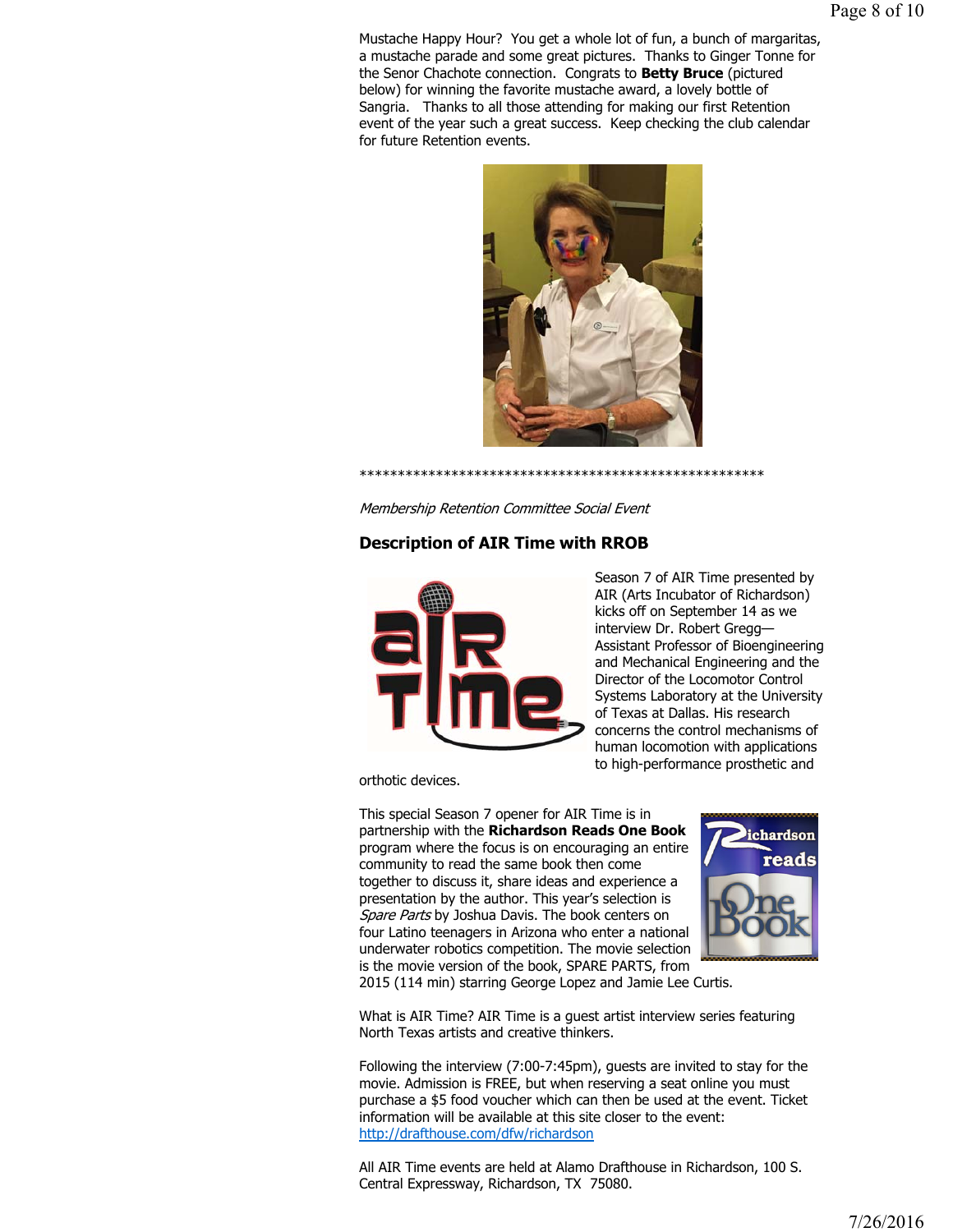AIR (Arts Incubator of Richardson) is a 501c3 that is living its Mission and Vision while seeking funding to secure a space. AIR is a center for creativity, innovation and collaboration. Its Mission is to provide the Richardson community and beyond with a facility and resources for nurturing artists and innovative thinkers; and igniting a spirit of creativity that permeates the community.

This project funded in part by the City of Richardson through the City of Richardson Cultural Arts Commission.

\*\*\*\*\*\*\*\*\*\*\*\*\*\*\*\*\*\*\*\*\*\*\*\*\*\*\*\*\*\*\*\*\*\*\*\*\*\*\*\*\*\*\*\*\*\*\*\*\*\*\*\*\*

Dinner Meeting Highlight

# **Mix-it Up Progressive Patriotic Party Fun**



Attendees of the July 21 Dinner Meeting enjoyed dressing patriotically, eating heartily, and sharing joyfully.



**Brenda Duckett** (pictured above L) helped decorate the patriotic tables and **Barbara Cornelius** (above R) models her latest patriotic ensemble. **Kimberly Kierce** (pictured below L) and **Mary Osentowski** (below R) begin the Patriotic Picnic Buffet line catered by Weddings & Celebrations.